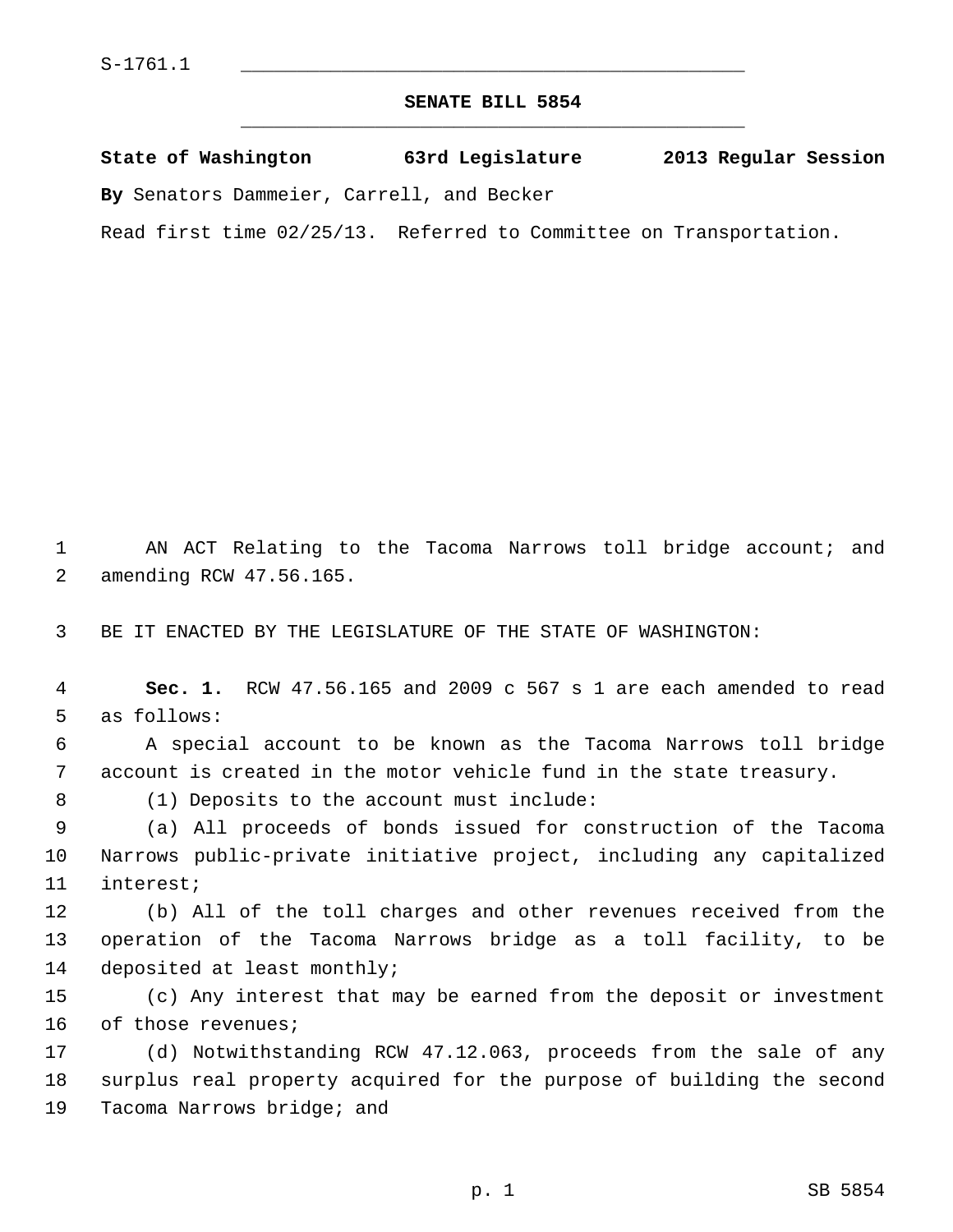1 (e) All liquidated damages collected under any contract involving 2 the construction of the second Tacoma Narrows bridge.

 3 (2) Proceeds of bonds shall be used consistent with RCW 47.46.130, 4 including the reimbursement of expenses and fees incurred under 5 agreements entered into under RCW 47.46.040 as required by those 6 agreements.

7 (3) Toll charges, other revenues, and interest may only be used to:

 8 (a) Pay required costs that contribute directly to the financing, 9 operation, maintenance, management, and necessary repairs of the tolled 10 facility, as determined by rule by the transportation commission; and

11 (b) Repay amounts to the motor vehicle fund as required under RCW 12 47.46.140.

13 (4) Toll charges, other revenues, and interest may not be used to 14 pay for costs that do not contribute directly to the financing, 15 operation, maintenance, management, and necessary repairs of the tolled 16 facility, as determined by rule by the transportation commission.

17 (5) The department shall make detailed quarterly expenditure 18 reports available to the transportation commission and to the public on 19 the department's web site using current department resources.

20 (6) When repaying the motor vehicle fund under RCW 47.46.140, the 21 state treasurer shall transfer funds from the Tacoma Narrows toll 22 bridge account to the motor vehicle fund on or before each debt service 23 date for bonds issued for the Tacoma Narrows public-private initiative 24 project in an amount sufficient to repay the motor vehicle fund for 25 amounts transferred from that fund to the highway bond retirement fund 26 to provide for any bond principal and interest due on that date. The 27 state treasurer may establish subaccounts for the purpose of 28 segregating toll charges, bond sale proceeds, and other revenues.

29 (7) Transfers to pay debt service from the Tacoma Narrows toll 30 bridge account may not exceed sixty million dollars in a fiscal year.

31 (8)(a) Additional funds may be borrowed from the motor vehicle fund 32 to cover debt service costs above sixty million dollars in a fiscal 33 year for the purpose of maintaining toll rates.

34 (b) Any additional funds borrowed from the motor vehicle fund are 35 to be considered a loan. The state must continue to toll the Tacoma 36 Narrows bridge until all loans from the motor vehicle fund are paid in